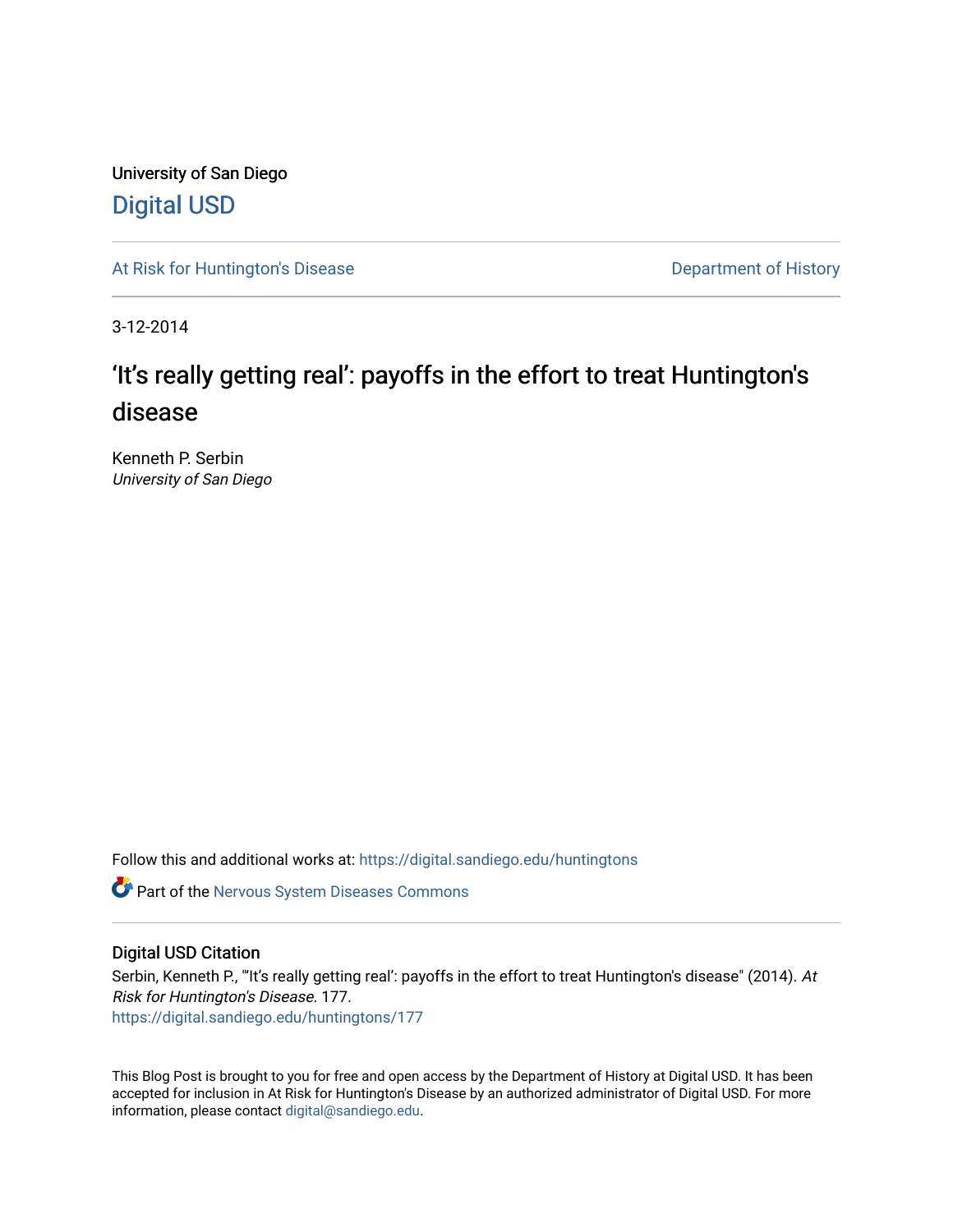#### More **[Create Blog](https://www.blogger.com/home#create) [Sign In](https://www.blogger.com/)**

## [At Risk for Huntington's Disease](http://curehd.blogspot.com/)

*HD is a genetically caused brain disorder that causes uncontrollable bodily movements and robs people's ability to walk, talk, eat, and think. The final result is a slow, ugly death. Children of parents with HD have a 50-50 chance of inheriting the disease. There is no cure or treatment.*

## Blog Archive

- $\blacktriangleright$  [2021](http://curehd.blogspot.com/2021/)(12)
- $2020(16)$  $2020(16)$
- $2019(19)$  $2019(19)$
- $\blacktriangleright$  [2018](http://curehd.blogspot.com/2018/) (16)
- $2017(14)$  $2017(14)$
- $2016(13)$  $2016(13)$
- $\blacktriangleright$  [2015](http://curehd.blogspot.com/2015/) (24)
- $\frac{2014(24)}{201}$  $\frac{2014(24)}{201}$  $\frac{2014(24)}{201}$
- [►](javascript:void(0)) [December](http://curehd.blogspot.com/2014/12/) (2)
- [►](javascript:void(0)) [October](http://curehd.blogspot.com/2014/10/) (1)
- [►](javascript:void(0)) [September](http://curehd.blogspot.com/2014/09/) (2)
- $\blacktriangleright$  [August](http://curehd.blogspot.com/2014/08/) (3)
- $\blacktriangleright$  [July](http://curehd.blogspot.com/2014/07/) (1)
- $\blacktriangleright$  [June](http://curehd.blogspot.com/2014/06/) (2)
- $\blacktriangleright$  [May](http://curehd.blogspot.com/2014/05/) (3)
- $\blacktriangleright$  [April](http://curehd.blogspot.com/2014/04/) (3)
- [▼](javascript:void(0)) [March](http://curehd.blogspot.com/2014/03/) (2)

What's in a name? How [Huntington's](http://curehd.blogspot.com/2014/03/whats-in-name-how-huntingtons-disease.html) disease gene ca...

'It's really getting real': [payoffs](http://curehd.blogspot.com/2014/03/its-really-getting-real-payoffs-in.html) in the effort

- ... [►](javascript:void(0)) [February](http://curehd.blogspot.com/2014/02/) (3)
- $\blacktriangleright$  [January](http://curehd.blogspot.com/2014/01/) (2)
- $\blacktriangleright$  [2013](http://curehd.blogspot.com/2013/) (30)
- $2012(26)$  $2012(26)$
- [►](javascript:void(0)) [2011](http://curehd.blogspot.com/2011/) (33)
- $\blacktriangleright$  [2010](http://curehd.blogspot.com/2010/) (26)
- $\blacktriangleright$  [2009](http://curehd.blogspot.com/2009/) (21)
- $\blacktriangleright$  [2008](http://curehd.blogspot.com/2008/) $(7)$
- $\blacktriangleright$  [2007](http://curehd.blogspot.com/2007/) $(7)$
- $\blacktriangleright$  [2006](http://curehd.blogspot.com/2006/) (4)
- $\blacktriangleright$  [2005](http://curehd.blogspot.com/2005/) (17)

## About Me **GENE [VERITAS](https://www.blogger.com/profile/10911736205741688185)**

View my [complete](https://www.blogger.com/profile/10911736205741688185) profile

HD Links

[Huntington's](http://www.hdsa.org/) Disease Society of America

## WEDNESDAY, MARCH 12, 2014

## 'It's really getting real': payoffs in the effort to treat Huntington's disease

The path to treating Huntington's disease – a potential major breakthrough in the history of science and medicine – is becoming clearer.

That was the takeaway message from the Ninth Annual HD Therapeutics Conference, organized by the **CHDI Foundation**, Inc. and held February 24-27 at the [Parker](http://www.theparkerpalmsprings.com/index.php) hotel in Palm Springs, CA. Spending tens of millions of dollars annually, CHDI is a non-profit, virtual biotech founded solely to discover HD treatments. Some 300 participants from academia, the pharmaceutical industry, and biotech firms took part, as well as a number of patient advocates, including Olympic rowing medalist Sarah Winckless, who delivered the [keynote address.](http://www.curehd.blogspot.com/2014/02/accentuating-positive-olympic-medalist.html)

"The tagline would have to be 'it's really getting real,'" said Robert Pacifici, Ph.D., the chief scientific officer for CHDI Management, Inc., in an interview with me at the conference. "What I'm seeing at this conference already is the culmination of very large, very long-term efforts – things that have taken years and thousands of person hours, patients', caregivers', researchers', and physicians' – finally coming together in ways that are really conclusive and really helpful."

All that work has involved numerous questions about the disease and potential ways to treat it, Dr. Pacifici explained.

"All of those things sadly have an incredibly high attrition rate," he observed. "The fact that we're getting answers is the thing that makes me the most excited. Sadly, sometimes we don't like the answer. Sometimes the answer is: 'That doesn't work.' But that's still very useful for researchers."

Winnowing out the useless approaches allows researchers to "refocus our resources on something that we feel has a better chance of bearing fruit," Dr. Pacifici said.

Sitting one evening with a group of CHDI researchers, I expressed the natural concern of the HD community – a concern sometimes tinged with impatience and frustration: could the rapidly expanding knowledge about HD result in an endless search for treatments fueled by questions that simply produce new questions rather than treatments?

They answered with an emphatic *no*. Echoing Dr. Pacifici, they said that real solutions were in the works.

The conference did seem more coherent in comparison with the previous three I had attended. Indeed, as one senior CHDI advisor observed in response to my observation, Huntington's researchers now have an understandable "story to tell" about the disease and the research.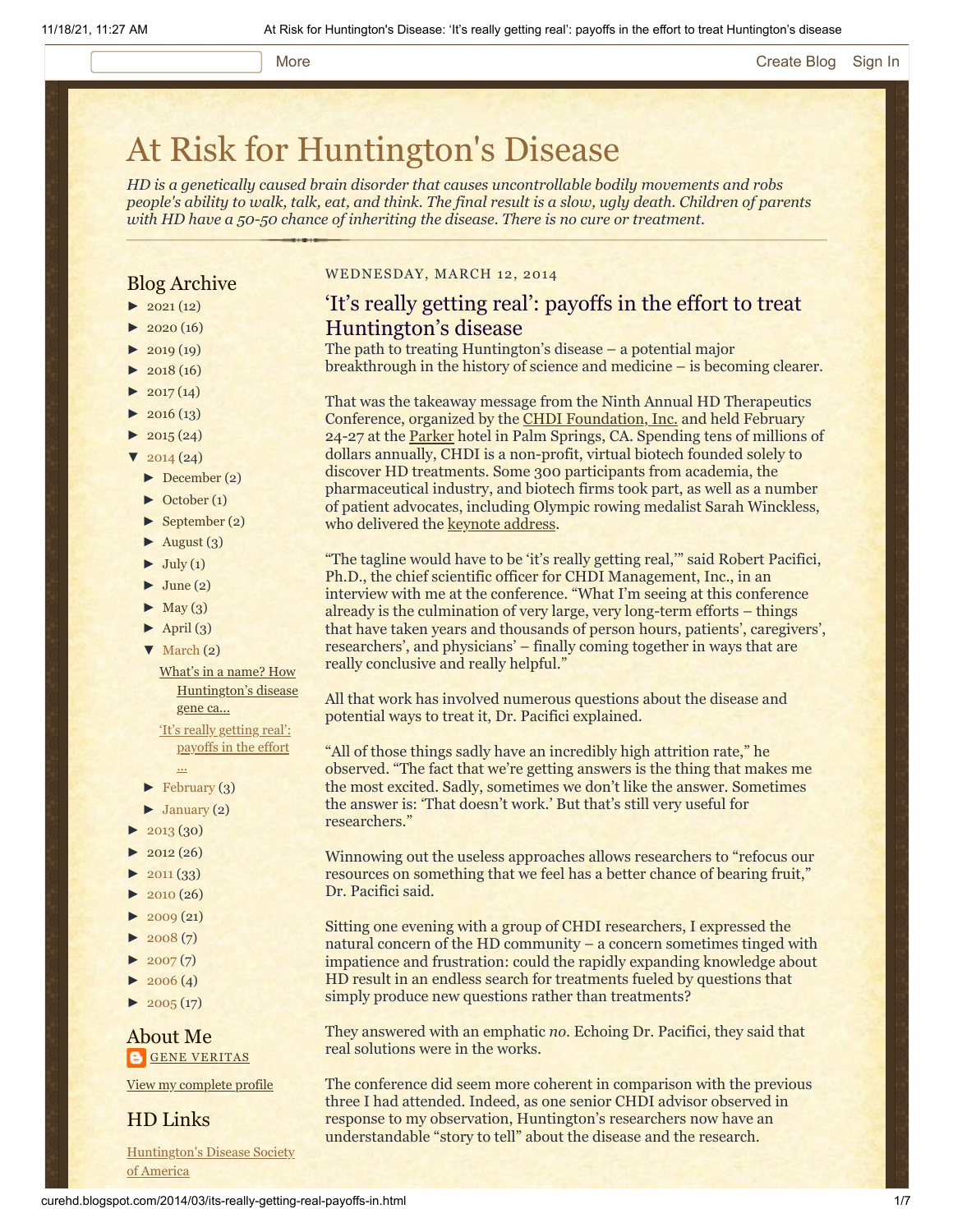[International](http://www.huntington-assoc.com/) Huntington **Association** [Huntington's](http://hddrugworks.org/) Disease Drug **Works** [Huntington's](http://www.hdlighthouse.org/) Disease **Lighthouse [Hereditary](http://www.hdfoundation.org/) Disease Foundation** [Huntington's](http://www.hdac.org/) Disease Advocacy Center Thomas [Cellini Huntington's](http://www.ourtchfoundation.org/) **Foundation** HDSA Orange County (CA) **[Affiliate](http://www.hdsaoc.org/)** HD Free with [PGD!](http://www.hdfreewithpgd.com/) [Stanford](http://www.stanford.edu/group/hopes/) HOPES Earth Source [CoQ10,](http://www.escoq10.com/) Inc.

## HD Blogs and Individuals

Chris Furbee: [Huntingtons](http://www.huntingtonsdance.org/) Dance Angela F.: Surviving [Huntington's?](http://survivinghuntingtons.blogspot.com/) Heather's [Huntington's](http://heatherdugdale.angelfire.com/) Disease Page

You can watch my interview with Dr. Pacifici in the video below. Just below the Pacifici interview, Portuguese speakers can watch my interview about the conference with Dr. Mônica Haddad of Brazil.



# **['It's Really Getting Real': Payoffs in](https://vimeo.com/87786155?embedded=true&source=video_title&owner=6019843) the Effort to Treat Huntington's Disease** from **[Gene Veritas](https://vimeo.com/user6019843?embedded=true&source=owner_name&owner=6019843)**

| ∽ |  |  |
|---|--|--|
|   |  |  |

['It's Really Getting Real': Payoffs in the Effort to Treat Huntington's](http://vimeo.com/87786155) Disease from [Gene Veritas](http://vimeo.com/user6019843) on [Vimeo](https://vimeo.com/).



## **A esperança de tratar a doença de [Huntington: Dra. Mônica Haddad fala](https://vimeo.com/87945795?embedded=true&source=video_title&owner=6019843) sobre a conferência da CHDI**

from **[Gene Veritas](https://vimeo.com/user6019843?embedded=true&source=owner_name&owner=6019843)**

[A esperança de tratar a doença de Huntington: Dra. Mônica Haddad fala](http://vimeo.com/87945795) sobre a conferência da CHDI from [Gene Veritas](http://vimeo.com/user6019843) on [Vimeo](https://vimeo.com/).

## **Confirming the shots on goal**

Just three days before the conference, CHDI and Genzyme Corporation announced an agreement to [jointly develop a "novel gene-silencing](http://chdifoundation.org/?p=897) therapeutic for Huntington's disease" using an [adeno-associated virus](http://www.ncbi.nlm.nih.gov/pmc/articles/PMC2570152/), which does not cause disease, as a delivery system.

The venture expands CHDI and other research projects' portfolio of potential treatments for HD, several of which are in the early stages of clinical trials or aim to begin trials soon.

In Dr. Pacifici's words, the growing number of drug targets means there are more "shots on goal" in the quest for treatments.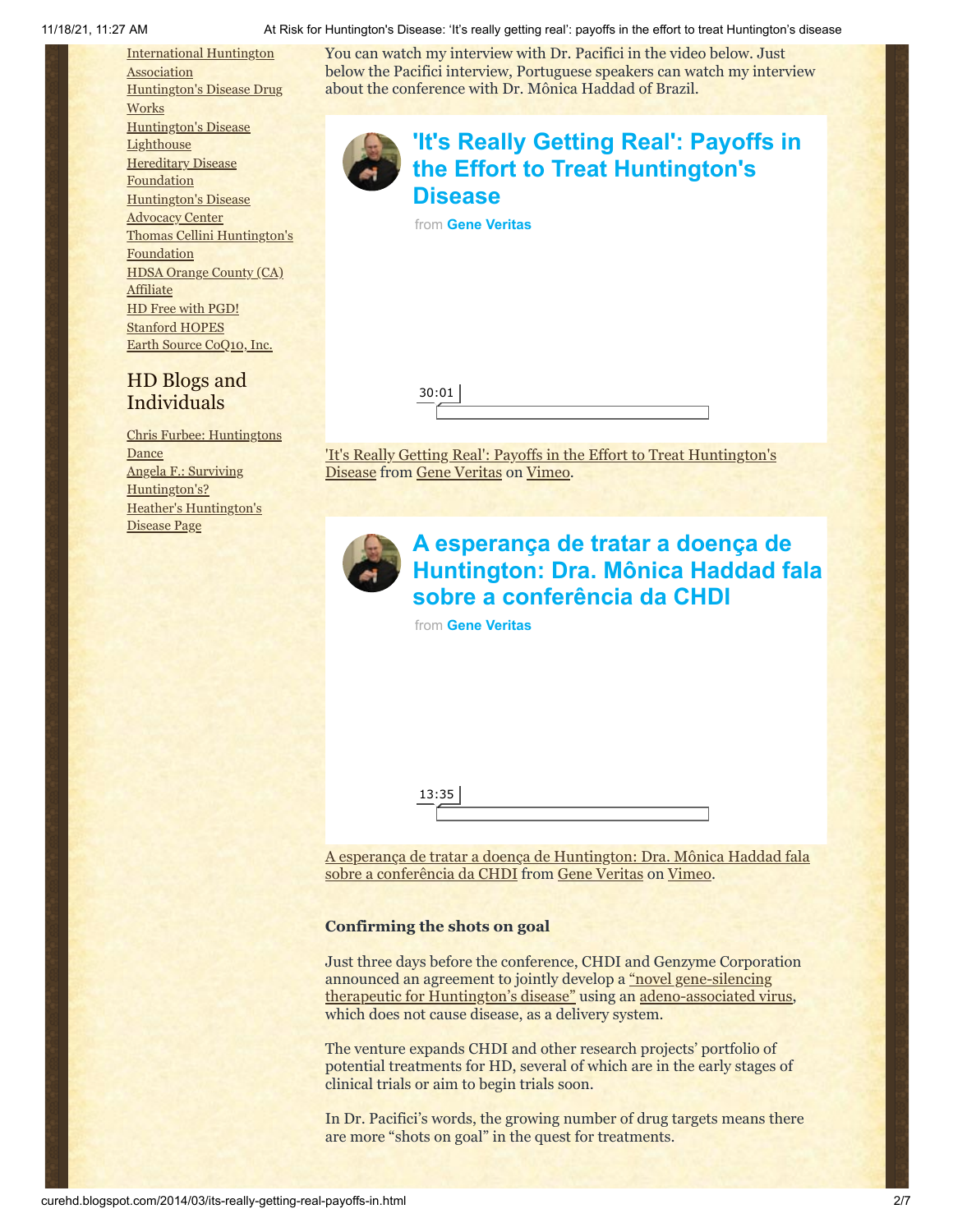CHDI is concentrating on "validating" (confirming) the targets to assure that as many potential remedies as possible have a chance of becoming effective, safe treatments, Dr. Pacifici explained.

"It's important for any drug discovery organization, because when you select a target, that's what underpins the rest of the (drug discovery) activity," he said.

No organization has yet discovered how to validate targets "exactly," he said. However, CHDI is especially working hard to insure that a "particular target is really tethered" to the HD disease process and not some other disease or process, he added.

"While nobody has the magic bullet there, it was really impressive to see the variety of approaches that were taken," Dr. Pacifici said of the talks on target validation.

These included X. William Yang's report on his latest research with transgenic HD mice, Ernest Fraenkel's study of the impact of the mutant huntingtin gene at the molecular level, and CHDI scientist Jim Rosinski's efforts to unify and interpret the totality of biological data on HD by employing a [systems biology approach.](http://curehd.blogspot.com/2012/03/new-more-holistic-view-of-huntingtons.html)

You can watch an excerpt from Dr. Fraenkel's presentation, Dr. Rosinski's full presentation, and [most of the other talks by viewing my 2014 CHDI](http://vimeo.com/album/2775783) video album.

#### **Finding a modifier gene, delaying onset**

Jim Gusella, Ph.D., one of the lead discoverers of the HD gene in 1993, described the work of a large international team to find a so-called modifier gene, which might act as a trigger for the disease and affect the rate of progression.

Such a gene could also become the target of a treatment, Dr. Pacifici explained.

"Imagine coming up with a drug that can delay your age of onset by 30 years," he said, referring to the wide variability in age of onset for people with the same degree of mutation. "That would be fabulous."

The Gusella team's search for the modifier gene points to "a couple of specific sites on human chromosomes," Dr. Pacifici said. In contrast with the numerous studies done in mice and other organisms, this project "was generated with human data. So we don't have to worry about the predictive value of those studies."

Dr. Pacifici described the 20-year quest for the modifier gene as "a great example of how the community pulls together and the generosity of the families affects the progress of research. Without your blood, without your DNA sequences, without your permission, there's no way these types of studies could be done."

The team analyzed DNA from more than 4,000 HD gene carriers and affected individuals. The study also required the ongoing commitment of participants to allow researchers to track their symptoms.

"We need to make the correlation as to when the motoric age of onset (the start of involuntary movements) occurred," Dr. Pacifici explained. "That's invaluable and incredibly appreciated. Hopefully now people can understand why participation in trials like this leads to such exciting discoveries."

#### **New potential therapies**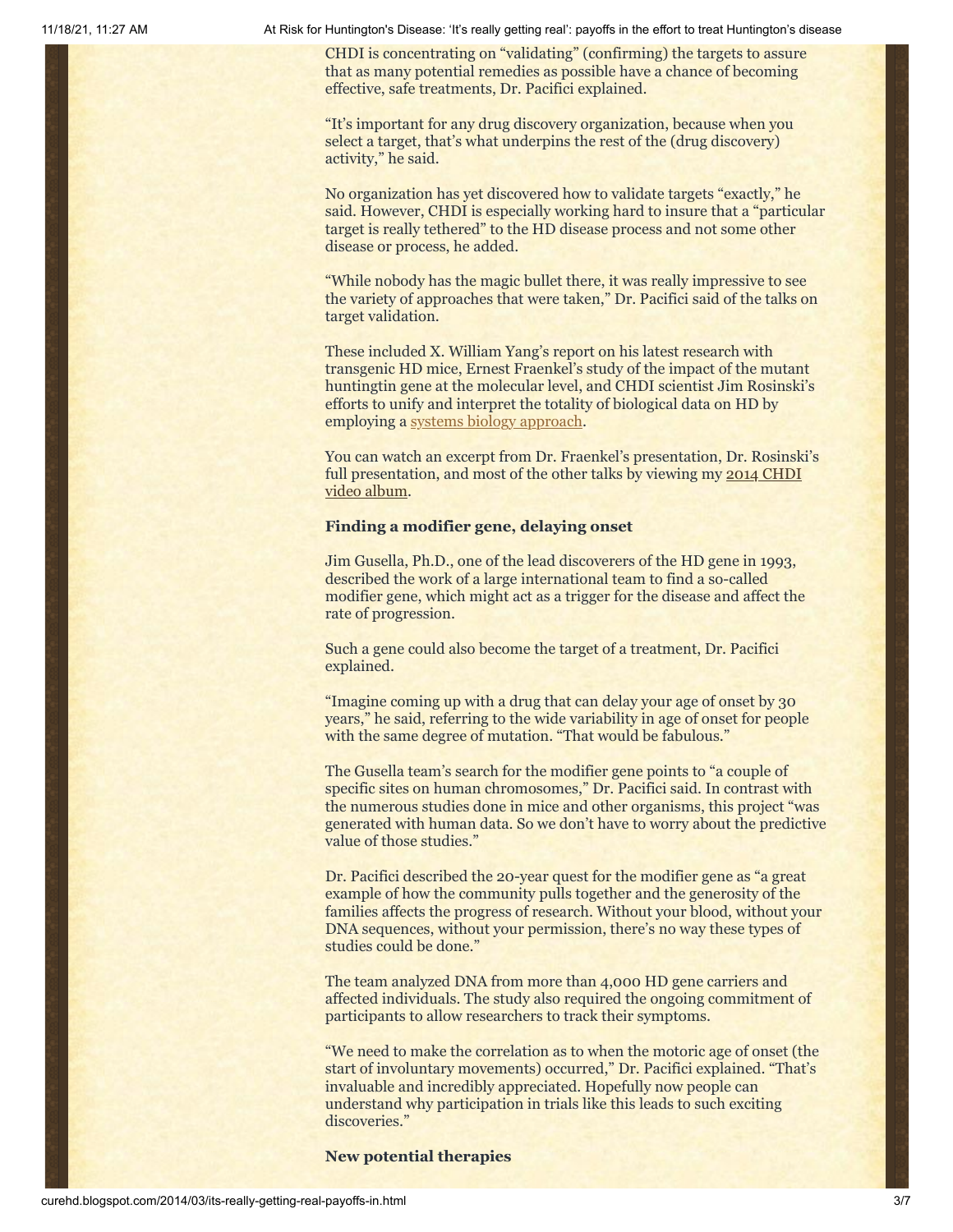A session on "novel therapeutic approaches" focused on potential remedies different from the traditional concept of oral medication.

[Jan Vesper, M.D.](http://vimeo.com/album/2775783/video/87956914), presented the promising results of his pilot trial using deep brain stimulation, which involves the placement in the brain of metal capsules covered with electrodes. Long-time HD specialist Gill Bates, Ph.D., discussed her new research on the muscle deterioration involved in HD mice and the potential use of a [myostatin inhibitor](http://www.ncbi.nlm.nih.gov/pmc/articles/PMC3819341/) to remedy the problem as well as perhaps ameliorate the involuntary movements typically suffered by patients. Beth Stevens, Ph.D., explained the importance of restoring proper function of microglia (cells performing as the immune system of the nervous system) in pruning synapses, the connections between brain cells.

## **'A horrible, lifelong case of jet lag'**

Changes in people's behavior could provide another way to ameliorate HD, Dr. Pacifici noted.

Along those lines, Christopher Colwell, Ph.D., presented critical new research on the circadian rhythm – our sleep clocks – and how its disrupted function in HD might worsen symptoms.

"Think of Huntington's almost as a horrible, lifelong case of jet lag," Dr. Pacifici said in describing the implications of Colwell's and others' work in this area. "By entraining (synchronizing) the clocks in your mind and the clocks in your various organs to stay in sync with each other – by using things like when you eat, when you go to sleep, when you exercise, what kind of light you're exposed to  $-$  you could compensate for some of the mechanisms that go awry in Huntington's disease. That type of regimen could be a therapy, or an add-on to a therapy, rather than something as traditional as a pill."

Dr. Colwell's engaging talk provided a wealth of ideas about the circadian rhythm and keeping it healthy. You can watch his presentation in the video below.



## **[Circadian disruptions in Huntington's](https://vimeo.com/87948440?embedded=true&source=video_title&owner=6019843) disease: mechanisms and possible treatment options**

from **[Gene Veritas](https://vimeo.com/user6019843?embedded=true&source=owner_name&owner=6019843)**

[Circadian disruptions in Huntington's disease: mechanisms and possible](http://vimeo.com/87948440) treatment options from [Gene Veritas](http://vimeo.com/user6019843) on [Vimeo.](https://vimeo.com/)

[Alpar Lazar, Ph.D.](http://vimeo.com/album/2775783/video/88022876), Stephen Morairty, Ph.D., and Tom Warner, Ph.D., provided additional evidence about the importance of the sleep cycle.

#### **Assuring the drug does its job**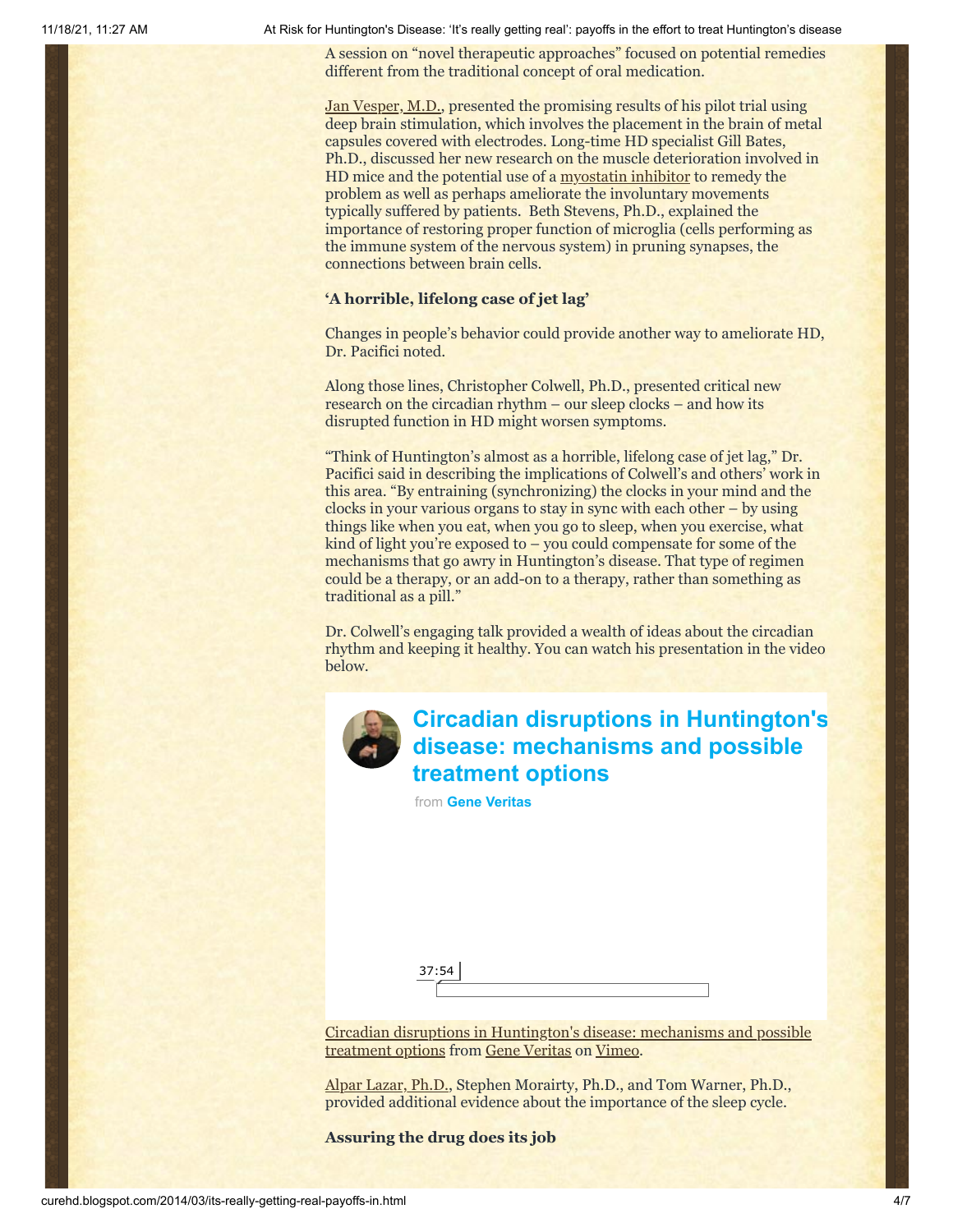In the session on "huntingtin lowering biomarkers," several presenters described cutting-edge techniques for measuring the efficacy of potential therapies designed to attack HD at its genetic roots and reduce the effects of the mutant huntingtin protein. Those projects include the abovementioned CHDI-Genzyme venture and the [Isis-Roche-CHDI partnership.](http://curehd.blogspot.com/2013/04/quickening-pace-towards-huntingtons.html)

"What you'd like to do is make sure that after you administer one of those drugs, that the drug has done its job," Dr. Pacifici explained. "We don't want to wait for five years to measure hundreds of people only to find out that the drug never did its primary job, which was to lower huntingtin levels."

Along with an expert task force, CHDI has developed a series of ways to determine huntingtin-lowering efficacy in humans within a period of weeks, he said.

"Because we want to know what's going on in the human brain, and we can't go in there and take a little chunk of brain out every couple of weeks, we have to figure out a way of non-invasively making those measurements," Dr. Pacifici continued.

The techniques include quantitative EEG (a kind of brain mapping), [magnetic resonances pectroscopy,](http://www.ncbi.nlm.nih.gov/pubmed/16148633) assessment of dysfunction in the mitochondria (the powerhouses of the cell), and measurement of huntingtin in bodily fluids such as cerebral spinal fluid.

Scientists are developing ways to measure other types of potential HD remedies such as [phosphodiesterase inhibitors \(aka "Viagra for the](http://curehd.blogspot.com/2012/06/yales-partnership-against-huntingtons.html) brain").

As the HD field moves towards clinical trials, CHDI has increasingly emphasized the need for the exchange of information between scientists in the lab and physicians and others focused on patients and clinical trials, Dr. Pacifici commented. Such teamwork will enhance the possibility of finding treatments, he said.

## **Supporting Enroll-HD**

The conference also featured several activities promoting Enroll-HD.

First [announced in 2010](http://www.curehd.blogspot.com/2010/12/globalizing-fight-against-huntingtons.html) and officially launched in 2012, the CHDIsponsored [Enroll-HD](http://www.enroll-hd.org/) is building a worldwide registry of HD patients, HD gene carriers, untested at-risk individuals, family members, and volunteers. It aims to facilitate scientific understanding of HD, identify potential participants in clinical trials, and therefore speed the process of finding therapies.

In a pre-conference meeting of Enroll-HD physicians and administrators on February 23, participants focused on ways to use the project to improve patient care. On February 24, Enroll-HD's international steering committee met to discuss administrative matters.

On February 25, the CHDI conference featured a practical lunchtime session that provided an update on program details like the number of participants.

## **A 'matchmaker' facilitating clinical trials**

In order to deepen understanding of Huntington's, Enroll-HD looks at individual and family histories of HD "over a long period of time," Joe Giuliano, CHDI's director of clinical operations and the chief Enroll-HD administrator, said in an interview on February 24.

"The vision for Enroll-HD is to provide a clinical research platform that can be used by the community of HD researchers around the world to do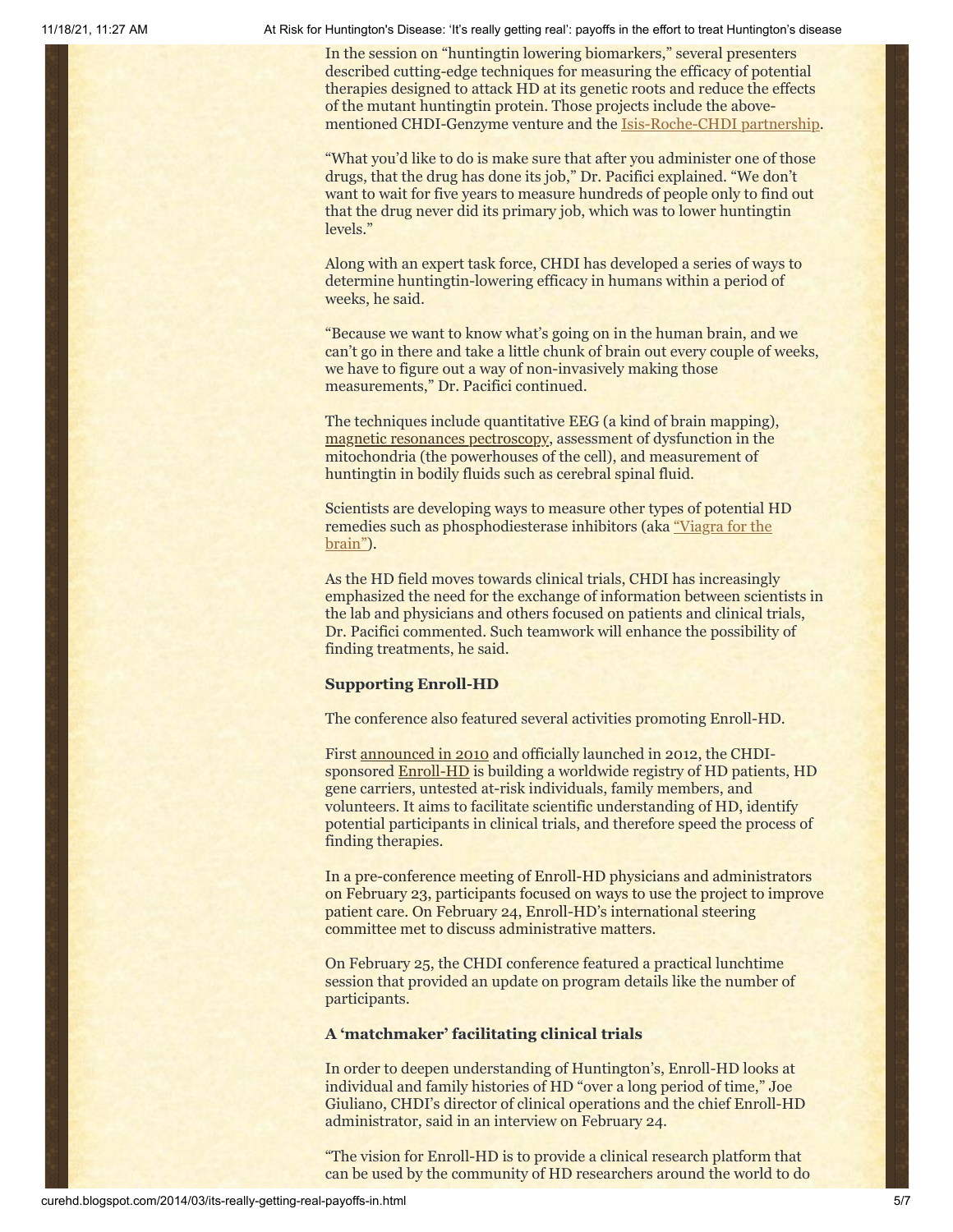clinical studies, and it can be used by pharmaceutical sponsors to do clinical trials," Giuliano explained. "It's an enabling tool to help answer important questions about Huntington's disease using clinical research."

Giuliano described the program's three levels: the international administration, the wide range of sites based in local communities (run by physicians and other health workers), and the HD families.

"It starts with families," Giuliano said. "Enroll-HD is really a study for all the family to participate in.

"Enroll-HD is a great opportunity for us to come together as a global research community. The clinical trials that are going to lead ultimately to new therapies for Huntington's disease are going to be conducted in global clinical trials…. The more people we can get in Enroll-HD, the more powerful the study can become, for example, for recruiting for clinical trials. Enroll-HD can help identify participants … who are eligible for clinical trials."

This potential makes Enroll-HD "very attractive" for pharmaceutical companies to collaborate with the program, Giuliano said.

Enroll-HD is a "matchmaker" putting together researchers, patients, drug companies, and others, he continued.

Anybody in the HD community can participate, including unaffected relatives of HD people. "By joining Enroll-HD, you're being very proactive in a lot of different ways," he said. "You're providing the possibility that you may be eligible for a future clinical trial."

The larger the pool of potential participants, the faster trials can take place, he concluded.

You can watch my interview with Giuliano in the video below.

*For other coverage of the conference, visit [www.HDBuzz.net](http://www.hdbuzz.net/).*

*Coming soon: a detailed report and more videos on Enroll-HD.*



## **[What is Enroll-HD? An interview with](https://vimeo.com/87926204?embedded=true&source=video_title&owner=6019843) Joe Giuliano**

from **[Gene Veritas](https://vimeo.com/user6019843?embedded=true&source=owner_name&owner=6019843)**

| $\overline{\phantom{a}}$ |  |  |
|--------------------------|--|--|
|                          |  |  |

[What is Enroll-HD? An interview with Joe Giuliano](http://vimeo.com/87926204) from [Gene Veritas](http://vimeo.com/user6019843) on [Vimeo.](https://vimeo.com/)

 $\circ$ 

Posted by Gene [Veritas](https://www.blogger.com/profile/03599828959793084715) at [10:49](http://curehd.blogspot.com/2014/03/its-really-getting-real-payoffs-in.html) PM ≻€

Labels: [biotech](http://curehd.blogspot.com/search/label/biotech) , [brain](http://curehd.blogspot.com/search/label/brain) , [CHDI](http://curehd.blogspot.com/search/label/CHDI) , [circadian](http://curehd.blogspot.com/search/label/circadian%20rhythm) rhythm , drug [target](http://curehd.blogspot.com/search/label/drug%20target) , [Enroll-HD](http://curehd.blogspot.com/search/label/Enroll-HD) , gene silencing , [Huntington's](http://curehd.blogspot.com/search/label/Huntington%27s%20disease) disease , [modifier](http://curehd.blogspot.com/search/label/modifier%20gene) gene , [muscle](http://curehd.blogspot.com/search/label/muscle) , [patient](http://curehd.blogspot.com/search/label/patient) , [pharmaceutic](http://curehd.blogspot.com/search/label/gene%20silencing)[al](http://curehd.blogspot.com/search/label/pharmaceutical) ,